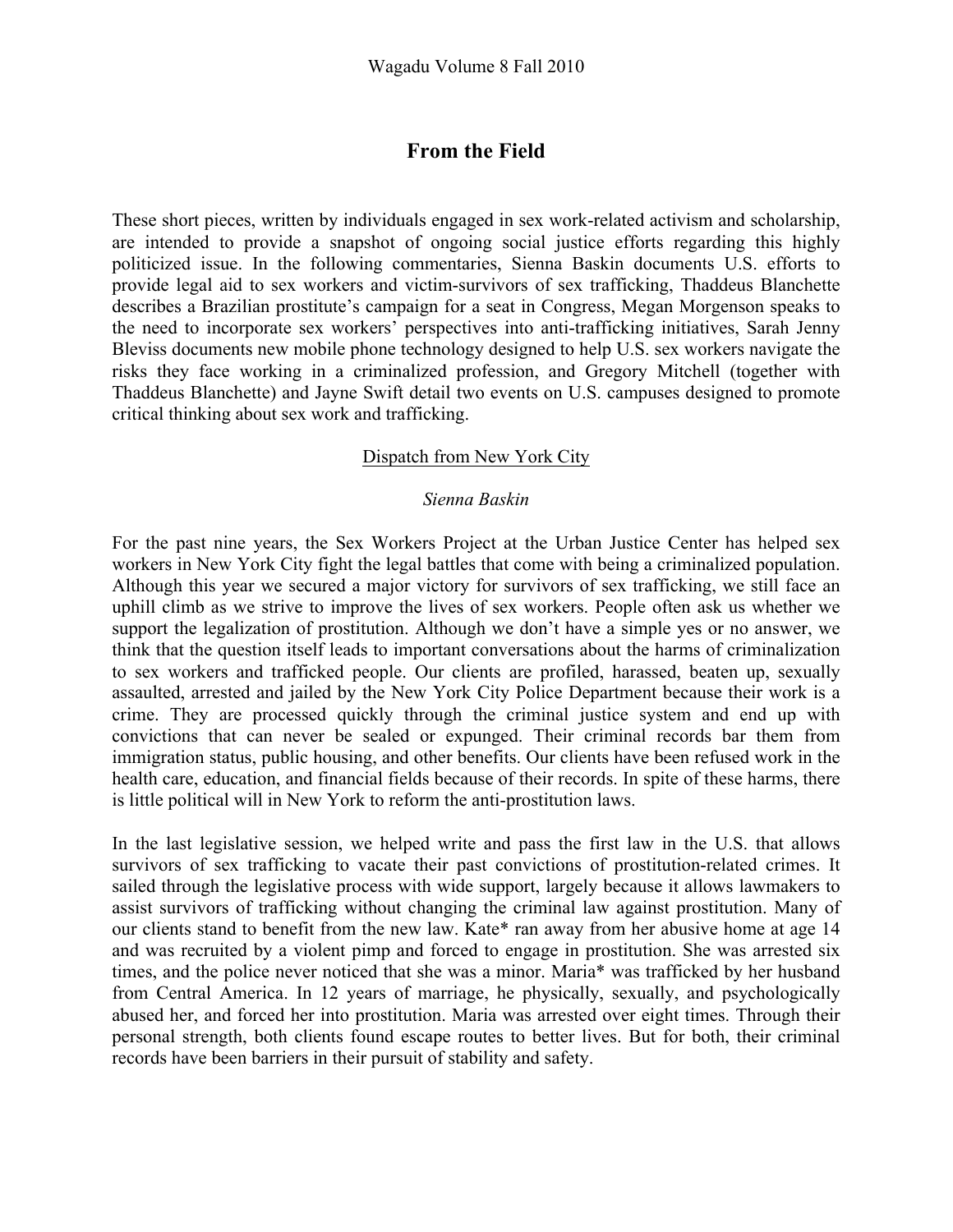The criminalization of prostitution seems especially cruel in the case of people trafficked into commercial sex. Yet sex workers also find it difficult to improve their lives because of the significant barriers presented by their criminal records, and this new law does not offer a remedy to them. However, we hope that this legislation will have a broad effect in its implementation. In bringing the first motions on behalf of trafficking survivors, we are building relationships with police, judges, prosecutors and defenders, who now must question why trafficking victims are being convicted of prostitution in the first place. If trafficking victims are afraid to reach out to the criminal justice system for help, perhaps the system has failed. We hope that carrying out this law will lead to a real re-examination of our punitive approach to prostitution.

### *\* Clients consented to have their stories used, but not their real names.*

*Sienna Baskin is the Co-director of the Sex Workers Project at the Urban Justice Center. SWP provides free legal and social services to sex workers and survivors of human trafficking, and engages in policy advocacy and human rights documentation to improve their lives.* 

## Prostitute Campaigns for a Seat in the Brazilian Federal Congress

## *Thaddeus Blanchette*

Under the slogan "*Uma puta deputada*" (a pun meaning either "congressional whore" or "a bitchin' [awesome] congresswoman"), sex workers' rights activist and retired prostitute Gabriela Silva Leite has launched her candidacy for a seat in Brazil's House of Representatives. Fiftyeight year old Leite is running on the Green Party ticket in the state of Rio de Janeiro. If elected, she promises to focus on "defending women's liberty", a task which includes supporting sex workers' demands in the Brazilian Congress. "We don't have clear public policies for [sex workers]," said Leite in an interview for *Terra Notícias*. "Our laws are confused. It's not illegal to be a prostitute, but maintaining a 'house of prostitution' is a crime. People know that prostitutes exist, that we are part of society, but they want to sweep that under the rug. What I'd like to do is work with public policy for change."

Leite was born into a middle class family in the state of São Paulo. In 1969, she entered the prestigious University of São Paulo (USP), where she took night classes in philosophy and sociology. A year into her studies, however, Leite dropped out and became a prostitute. "I worked as a secretary all day and at night I'd go to USP," says Leite, describing her decision. "Coming back from school, I'd pass by the old Hotel Hilton, which housed a chic nightclub frequented by high-class prostitutes. I'd see the girls show up in their expensive clothes and I thought 'I need to make a radical change in my life'."

While working as a prostitute, Leite organized demonstrations against the police violence directed at sex workers during the military regime. Moving from São Paulo to Rio de Janeiro, she founded the first prostitutes' association in Brazil and became one of the leaders of the national sex workers' movement. Later, she founded the Davida Prostitutes' Rights Association in Rio ("Davida" meaning literally "of the Life"). Due in part to Leite's significant efforts in this regard, Brazil continues to utilize sex workers in safe sex education and has recently declared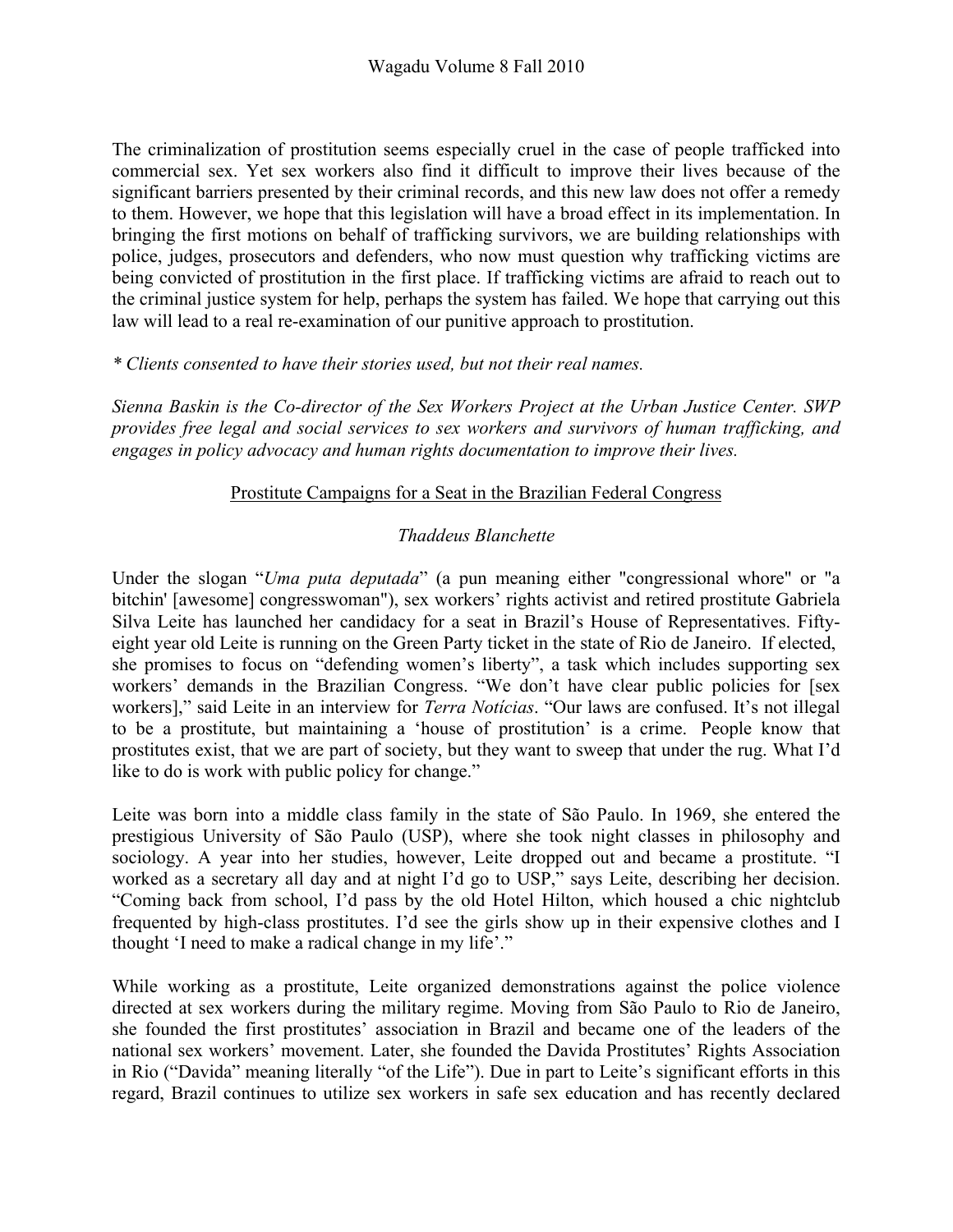"sex worker" to be a legitimate occupational category for tax and social security purposes. Davida is a part of the Brazilian Prostitutes Network, with which it engages in the struggle to make sex work a legitimate activity in Brazil.

In recent years, Leite has gained notoriety by founding the "Daspu" brand, a line of clothes designed and modeled by prostitutes and their supporters (which can be seen and ordered at http://www.davida.org.br/). Proceeds from Daspu are plowed into the prostitutes' rights struggle. "Daspu gives us an income that is independent of outside groups," says Leite. Here, Leite is referring to the United States Leadership Against HIV/AIDS, Tuberculosis, and Malaria Act of 2003 (House Resolution 1298/Public Law 108-025), which cut off Brazilian sex workers' rights groups from USAID funding. "Though these groups are often well-meaning, they also are subject to political pressures" Leite has said, "An example of this is USAID which no longer funds our award-winning anti-HIV work because of a Bush-era determination (untouched by Obama) that public moneys cannot be given to groups that advocate for prostitutes 'rights. With our own clothing line, we generate a small but significant income stream for our projects that cannot be touched by political concerns."

*Dr. Thaddeus Blanchette is an adjunct professor of anthropology at the Federal University of Rio de Janeiro who specializes in the study of people trafficking, prostitution and sexual tourism.*

### Breaking the Silence, Building a Bridge

### *Megan Morgenson*

I'm a sex worker who lives and works in the U.S, and I love what I do. I love the freedoms and benefits my job provides, but I *hate* that human trafficking is such an insidious cancer inside my industry. I am not the only one from within my vocation that holds contempt for predators who exploit sex workers, but the disgust we often share with those outside of our profession is not one that can often be talked about freely. Our subculture is estranged on some level from mainstream society due to judgment, fear of arrest, and other repercussions that make it difficult to share our thoughts, tell our own stories, or report crimes and suspected abuses when then happen. We are left to fend for ourselves and help our colleagues when we can, but not as effectively as if we were able to engage on equal terms with a system that is supposed to universally protect all citizens.

As I became more interested in pursuing sex workers rights activism, and as my own county was labeled by the FBI as being in the top five recruitment area for the sex trafficking of minors under 18 years of age, I felt it was important to put aside my own fears of becoming harassed or arrested by law enforcement and break my silence by becoming involved in a local task force focused on human trafficking in our area. Could I have done this without divulging my professional identity as a sex worker? Of course, but I strongly believe my participation in antitrafficking efforts would be an asset precisely because I have specific ties and insights into sex worker's lives that abolitionists and other anti-trafficking activists often lack. My personal and professional experiences as a sex worker can offer important recommendations regarding how to best address trafficking while simultaneously respecting the human rights of sex workers who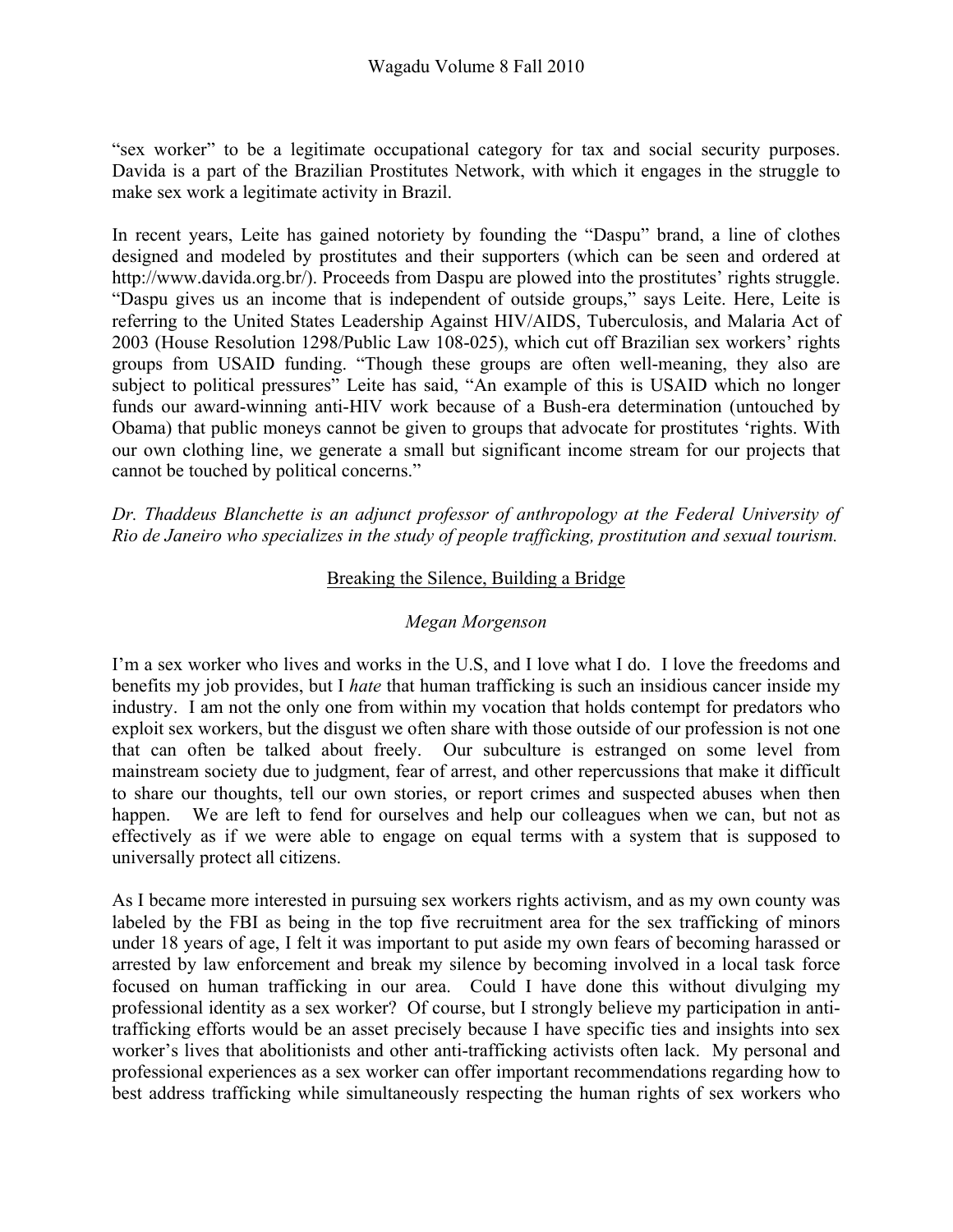are not experiencing coercion or force. My role in speaking out and getting involved as a known sex worker while also fighting to end human trafficking is able to serve multiple purposes, not the least of which is also offering a new example of how diverse the experiences of sex work is, including the common interests, concerns and goals we all share as humans.

Bridging the gap between sex workers rights activists and anti-trafficking efforts is the only logical step in my mind to effectively end human trafficking. However, this will be difficult to achieve as laws remain in place that criminalize what consenting adults do for money, in private, and behind closed doors. Many of my fellow sex workers have been abused, not by traffickers, but by a system that leaves them little opportunity, then shuns and punishes them for using whatever resources they have at their disposal to take care of themselves and their families. Until we can move beyond the moral judgment surrounding the basic human need of exploring the most intimate parts of our human selves, our sexuality, and penalizing those that choose to offer this service in exchange for pay, we will never have the access needed to effectively reach victims of trafficking.

*Megan Morgenson is a current sex worker and activist, fighting for sex worker rights, individual rights of privacy and sexual freedoms.*

#### Sex Workers Go Mobile: A Mobile Technology Innovation for Harm Reduction

#### *Sarah Jenny Bleviss*

PROS Network, a coalition of social service providers offering services to sex workers and other marginalized populations from a harm reduction and human rights perspective, has designed the PROS Network Services Finder, a mobile website for use with the iPhone and Android providing a listing of harm reduction services for sex workers in New York City based on GPS location information. The current services listings are organized under the following categories: harm reduction and syringe exchanges, shelters, legal services, youth services, and advocacy and support services. In future iterations, the application will include a two-way "bad date list" feature as well as the ability to report instances of violence with a focus on combating police violence.

PROS Network Services Finder was developed in two courses at New York University's Interactive Telecommunications Program (ITP): Professor Christina Goodness' Information Technology for Socio-Political Change, and Professor Shawn Van Every's Mobile Me(dia). The first iteration of the project was developed in collaboration with fellow ITP M.A. candidate Matthew Swenson using the text messaging technology known as SMS (short messaging service). To use this application, one simply texts the phrase "nyhelp" with their New York City zip code to 41411, and in return receives the contact information for the closest social service provider. .

Sex workers face a number of barriers to accessing services such as mental health care, social services, and testing for HIV and other sexually transmitted infections. Pervasive cultural stigma, legal obstacles, poverty, formal education, and other factors exacerbate the barriers to access of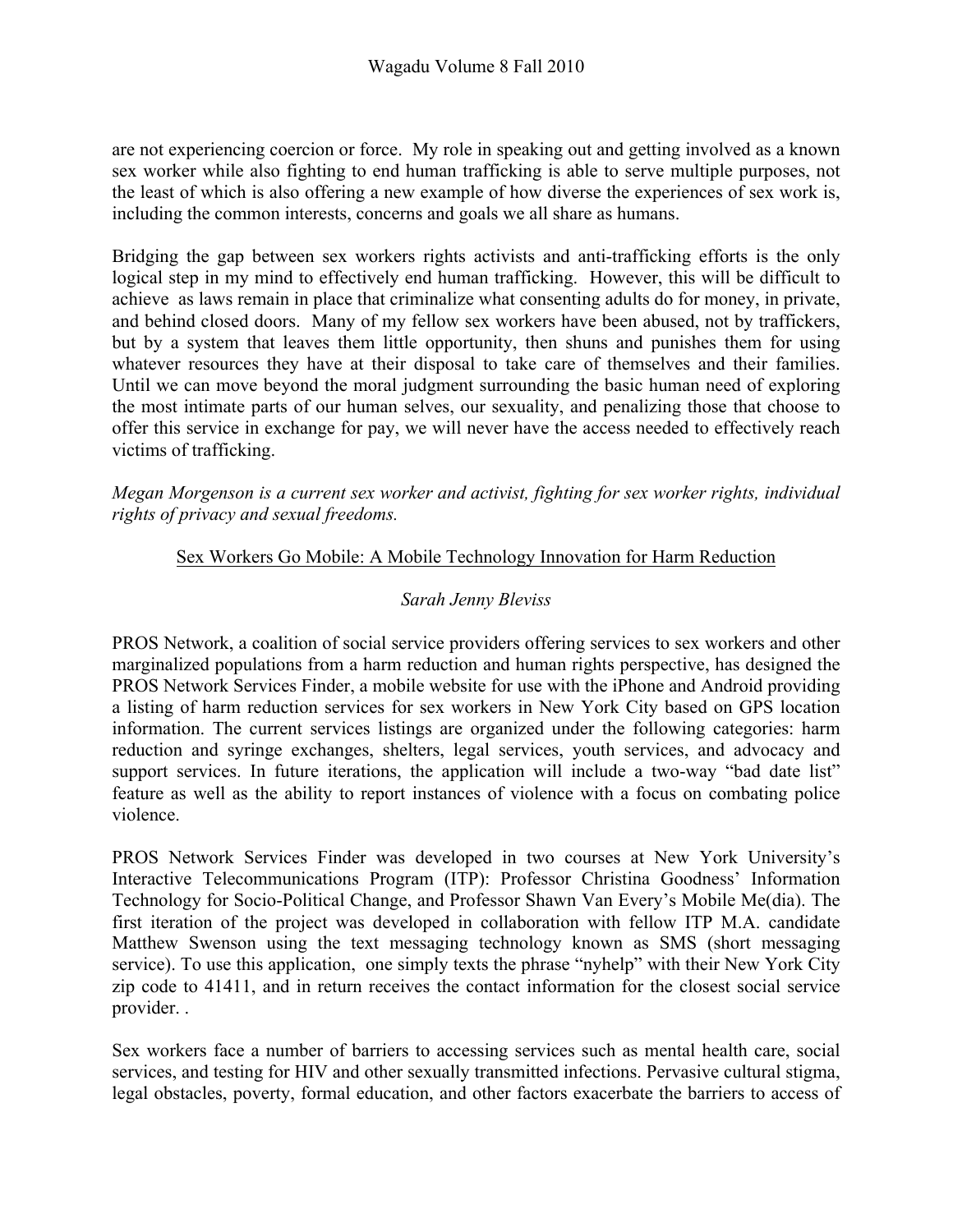services. In recent years, mobile phone technology adoption rates have soared throughout the world. Simultaneously, the anti-prostitution pledge mandated by the U.S. Congress' 2003 passage of Public Law 108-025 has created an extremely difficult climate for non-governmental and non-profit organizations that work with sex worker populations to maintain adequate access to funding in their programs due to the require of the Anti-Prostitution Pledge, essentially silencing them by putting restraints on organizations by requiring them to sign an antiprostitution pledge regardless of whether their national laws render prostitution legal, decriminalized, or illegal. These grassroots agencies and organizations are most equipped to identify victims of trafficking as well as to penetrate this difficult-to-reach population and provide services.

Projects like the PROS Network Services Finder could be highly beneficial in the Information Technology for Development community. Organizations such as IAVI (International AIDS Vaccine Initiative) are already integrating mobile technology into their outreach in Kenya. Using mobile technology in outreach and intervention could offer invaluable access to a marginalized and difficult to reach population both domestically in the U.S. as well as abroad.

*Sarah Jenny Bleviss is an activist, artist, and community organizer working on her M.A. in Interactive Telecommunications with a focus on technology for public health at New York University.*

## Midwest Stops Traffick: DePauw University's Controversial Conference

## *Gregory Mitchell & Thaddeus Blanchette*

"Stopping Traffick!", was a two-day event that took place on September  $10 - 11$ , 2010 and was of interest to sex worker rights activists as its organizers, Michelina Ferrara and Margarita Villa, took a rare and admirable position by offering nearly half of the featured speaker slots to activists and academics who advance sex workers' rights positions and critique anti-trafficking campaigns that harm sex workers. The event began with a panel entitled "The Ethics of Modern Day Slavery" featuring the four sex worker rights' speakers (Carol Leigh, Tiantian Zheng, Thaddeus Blanchette, Gregory Mitchell) and Dr. Daniel Bercu of Doctors at War, an anti-trafficking organization. Roughly two hundred students attended and many were taken aback by this panel, which questioned the "human trafficking" framework. Members of the first panel described how trafficking discourse often harms sex workers, both intentionally and unintentionally, in various contexts around the world. This controversial opening session was followed by dinner and additional dialogue between the students and panel members.

The next day's events began with a presentation by Maria Suarez, a human trafficking survivor and representative of The Los Angeles-based Coalition against Trafficking. Suarez's story was followed by a lecture by lawyer Laura J Lederer of the anti-trafficking group Global Centurion, who was the founder of The Protection Project at Harvard University's Kennedy School of Government. Lederer, a former advisor to the Secretary of State for Democracy and Global Affairs, described the efficacy of Swedish "end demand" initiatives and claimed that the legalization or decriminalization of sex work contributes to sex trafficking. Following her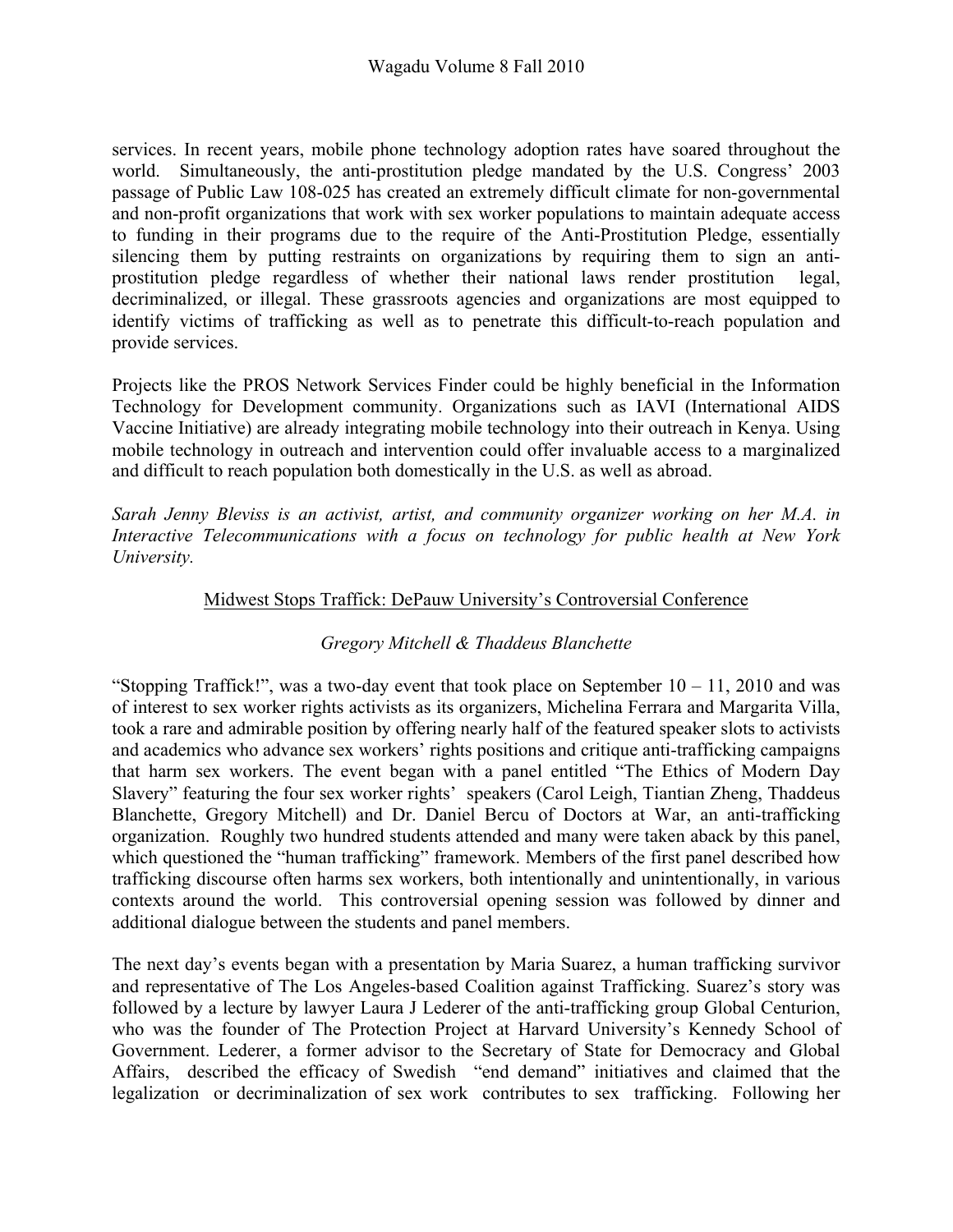presentation, Lederer was rebutted by sex workers' rights activists Carol Leigh from the Sex Workers Outreach Project and Bay Area Sex Workers' Action Network , who firmly critiqued "end demand" policies as harmful to sex workers. Academic researchers Tiantian Zheng (SUNY Cortland), Thaddeus Blanchette (Federal University of Rio de Janeiro), and Gregory Mitchell (Northwestern University) then took the stage, with each successively presenting material from their scholarly fieldwork. This panel presentation was followed by a lecture by Alden Pinkham from the Polaris Project , an anti-trafficking organization, who spoke about how students could fight various forms of human trafficking, describing her personal journey as an anti-trafficking activist. how she joined and began working for Polaris. Each speaker was given ample time to present their material in a manner which allowed students to better understand the complicated questions surrounding trafficking. The speakers were followed by spoken word poets Sarah Kay and Phil Kaye from Project VOICE (Vocal Outreach Into Creative Expression) V who deftly balanced the competing perspectives in an engaging presentation that showcased their considerable wit and talent. The event concluded with representatives from Invisible Children, a scholarship program for child soldiers rescued from the "Lord's Resistance Army" in Uganda.

The weekend was filled with vigorous debate. Student representatives from a number of different campus organizations were in attendance, many of whom had conducted research in preparation for the event. Many of them said that they came away from the event with a much more nuanced perspective on sex work and how it does and does not relate to human trafficking. The student organizers should be commended for taking such a mature and rigorously academic approach to planning an event that, at many other institutions, might easily have confined itself to presenting only trafficking horror stories, unfounded statistics without regard for methodology, and feel-good "consciousness raising" activities.

*Gregory Mitchell is a doctoral candidate in Performance Studies and a Mellon Graduate Fellow in Gender Studies at Northwestern University, where he teaches courses on sexual economies and theories of gender performativity.*

*Thaddeus Blanchette is an adjunct professor of anthropology at the Federal University of Rio de Janeiro who specializes in the study of people trafficking, prostitution and sexual tourism.*

### Whores On Campus: The Sex Worker Arts Show Controversy

### *Jayne Swift*

In 2008, the College of William and Mary forced performers in a touring art show (and their student sponsors) to sign a contract described by the ACLU as discriminatory and unconstitutional. This contract required the art show to comply with state obscenity laws, despite the fact that these laws contained an express exception for performances at institutions of higher education. The contract was aimed only at one group: The Sex Workers' Arts Show. Created by former sex worker and sex workers' rights activist Annie Oakley in an attempt to demystify sex work, the Arts Show was a forum in which the cultural meanings of "sex worker," were redefined and celebrated by those who work in the industry. The Arts Show toured college campuses across the U.S. from 1998-2009, leaving a trail of controversy in its wake.